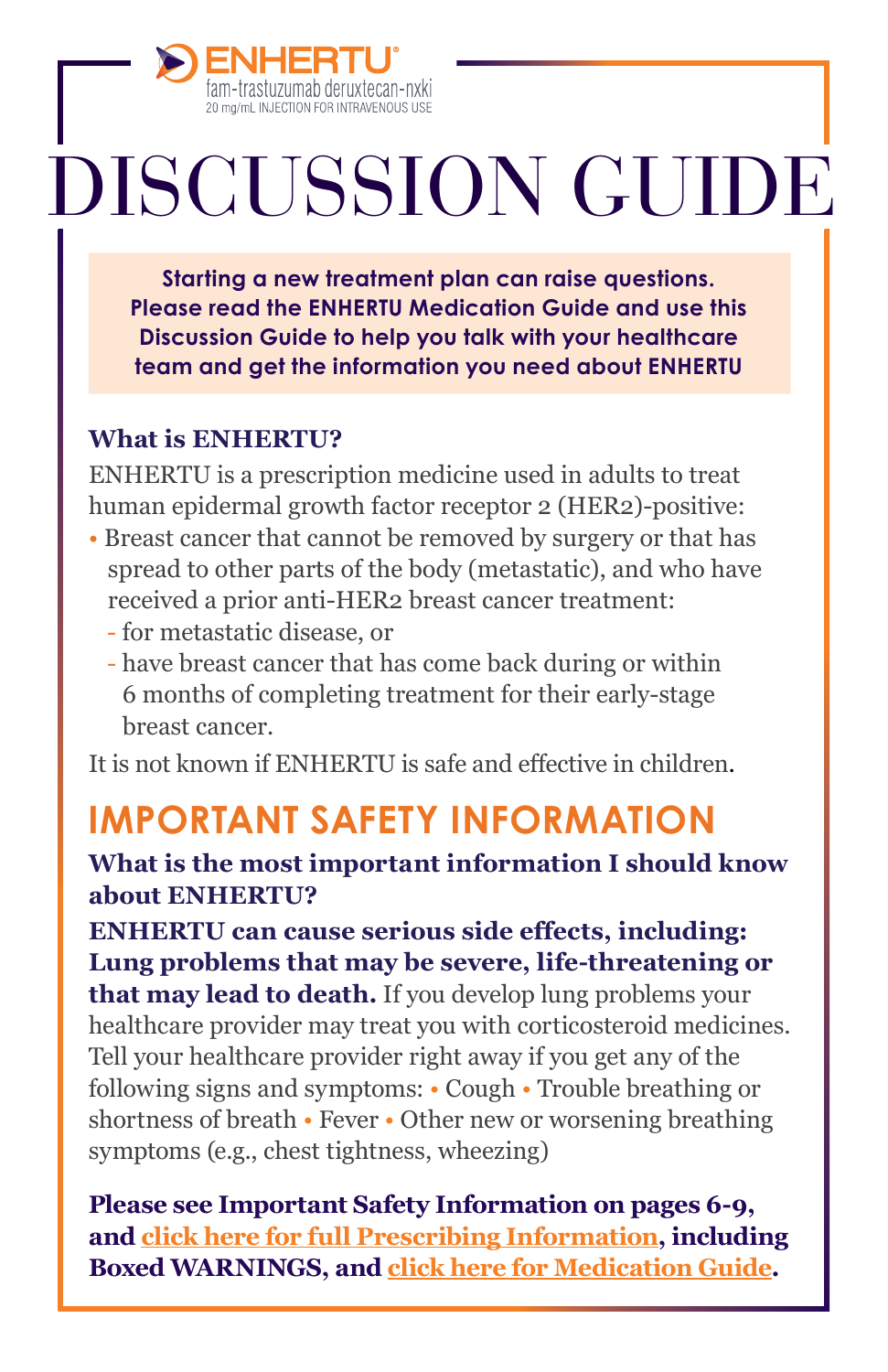# **Learning about ENHERTU**

Staying informed of what's ahead may help with the emotions that come with starting a new treatment. Use the sample questions in this Discussion Guide to help you learn more about ENHERTU.

Bring it with you to your appointments as needed.



- 1. What is ENHERTU and how is it different from other treatments I have received?
- 2. Has ENHERTU been compared to any other treatment in clinical trials?
- 3. How will I know if ENHERTU is working and for how long?
- 4. What are some treatment goals I can set while receiving ENHERTU?

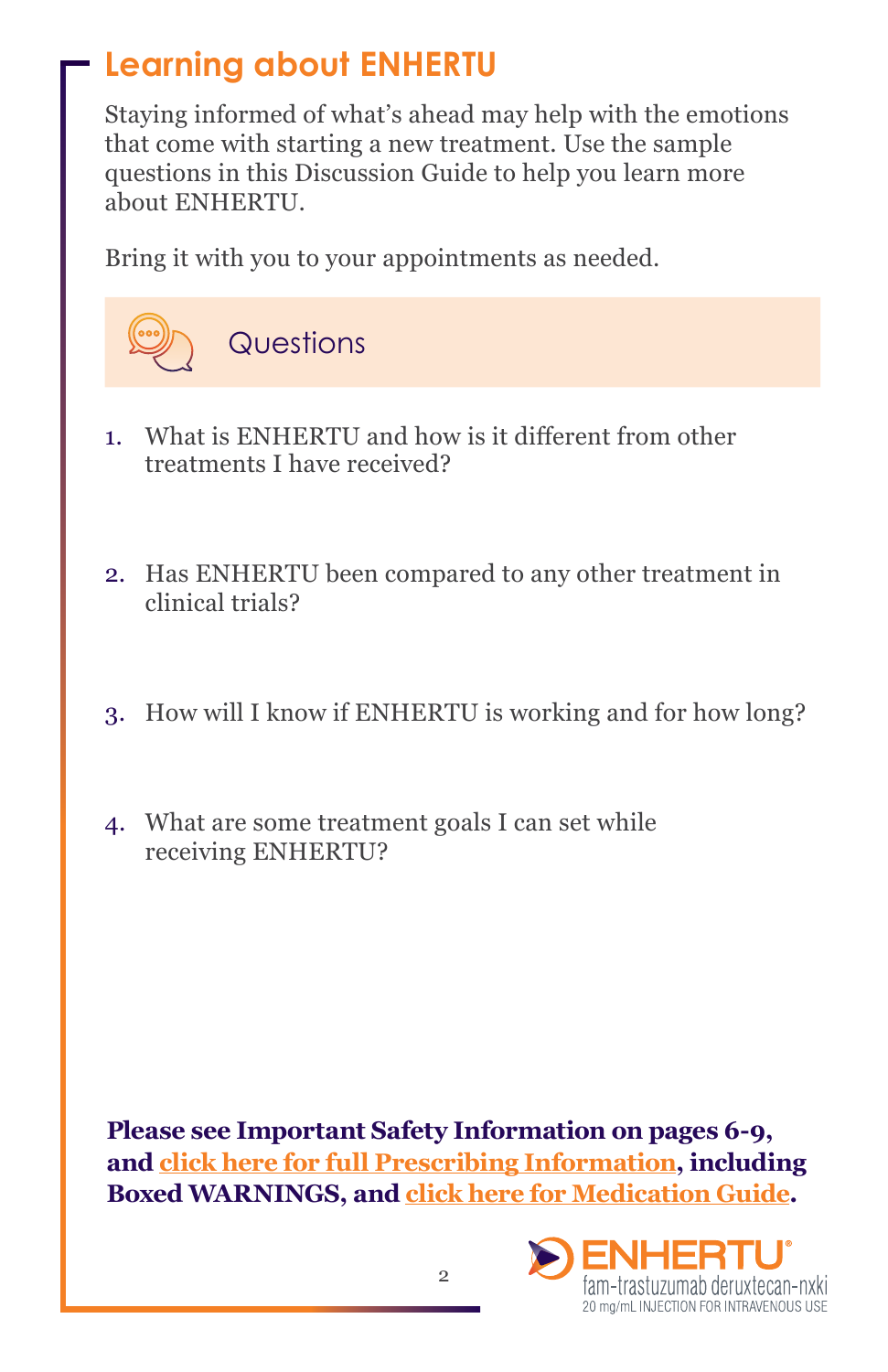## **Getting started with ENHERTU**



- 1. When will I start treatment with ENHERTU?
- 2. How is ENHERTU given? How long will the infusion take?
- 3. Are there other treatments I will also need to take while I am on ENHERTU?
- 4. How many times a month will I have to go to the (clinic, infusion center, or doctor's office) for my ENHERTU treatment?

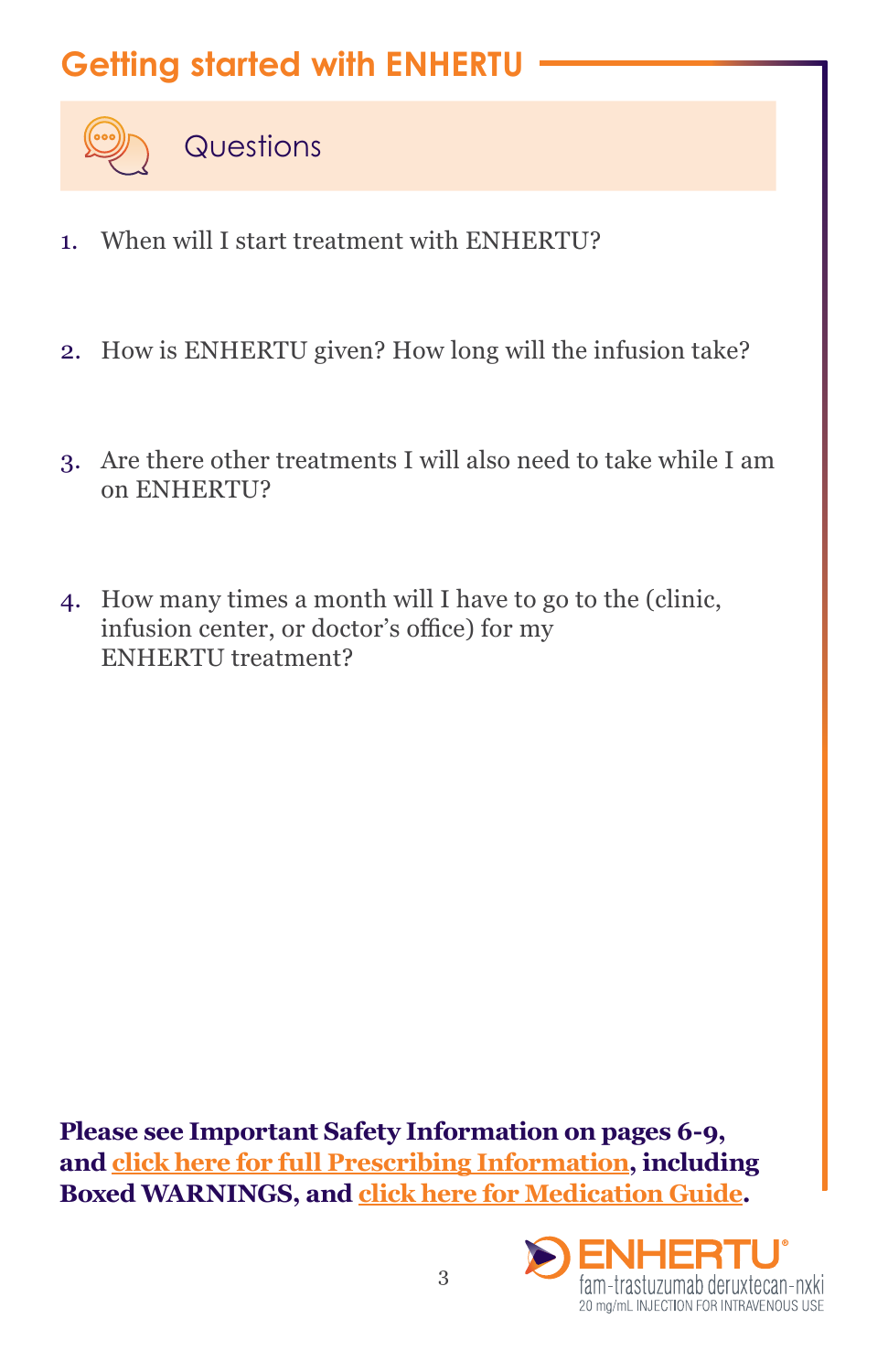# **About possible side effects with ENHERTU**

**Questions** 

- 1. What are the most common side effects that people experience with ENHERTU and when do they occur?
- 2. What are some other possible serious side effects of ENHERTU that I should immediately tell my doctor about?
- 3. Which side effects will my doctor check for before and/or during treatment with ENHERTU?
- 4. Are the side effects of ENHERTU different from other treatments I've had? If so, how are they different?

| Contact your healthcare provider right away if you<br>experience any side effects or symptoms                                                                                      |
|------------------------------------------------------------------------------------------------------------------------------------------------------------------------------------|
| For fast reference, use the space below to fill out the contact<br>information for your healthcare team.                                                                           |
| Name(s): $\qquad \qquad$                                                                                                                                                           |
| Specialty:                                                                                                                                                                         |
|                                                                                                                                                                                    |
|                                                                                                                                                                                    |
| Please see Important Safety Information on pages 6-9,<br>and click here for full Prescribing Information, including<br><b>Boxed WARNINGS, and click here for Medication Guide.</b> |
| :NILIED"                                                                                                                                                                           |

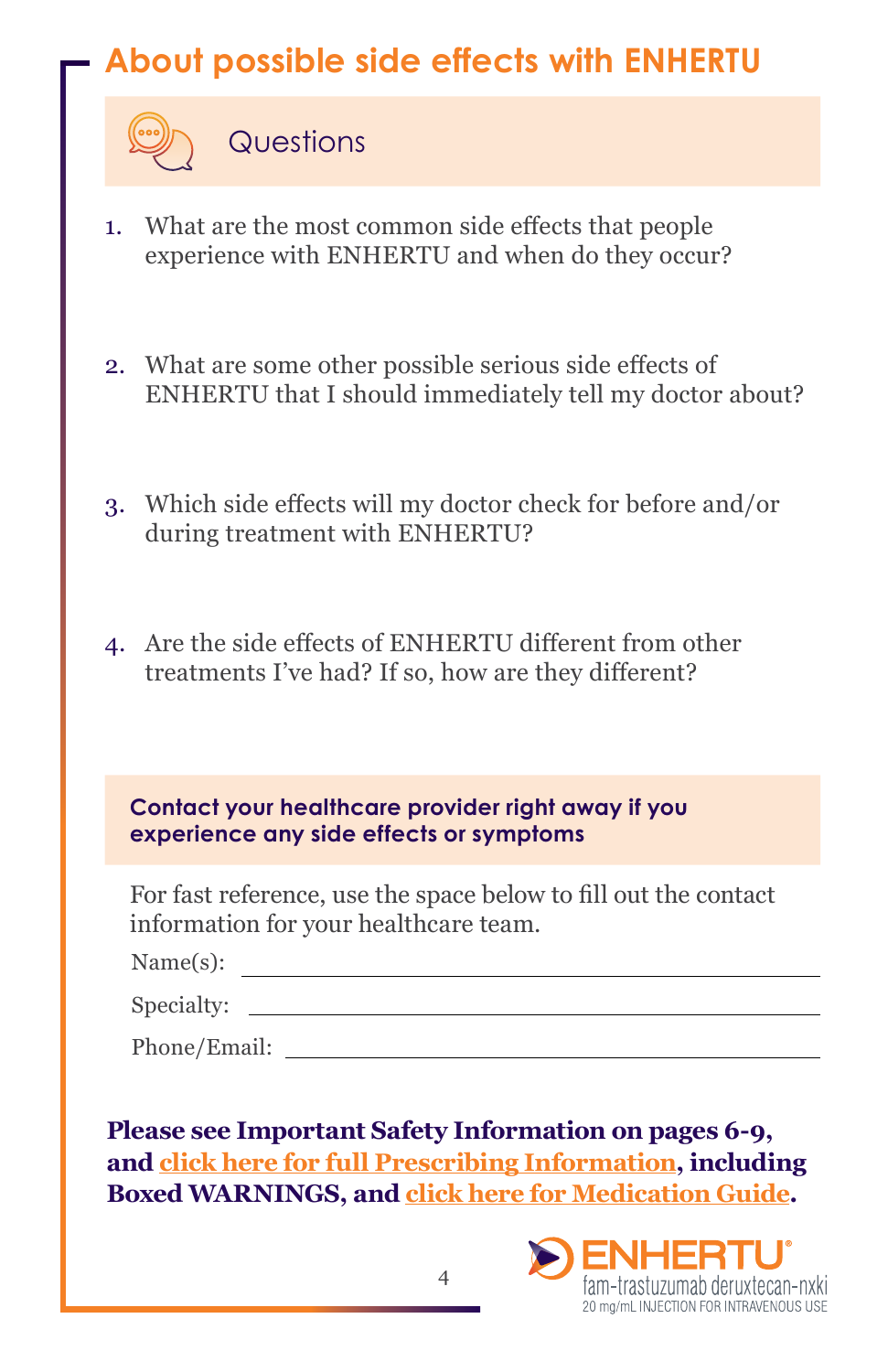### **About resources & support for patients and care partners**



**Questions** 

- 1. Is there financial support you can connect us with?
- 2. Is there someone we can talk to for emotional support, or are there support groups we can join?
- 3. Are there resources where we can learn about other HER2+ metastatic breast cancer patients and their experiences?
- 4. Are there additional supportive resources about ENHERTU? Where can we find them?

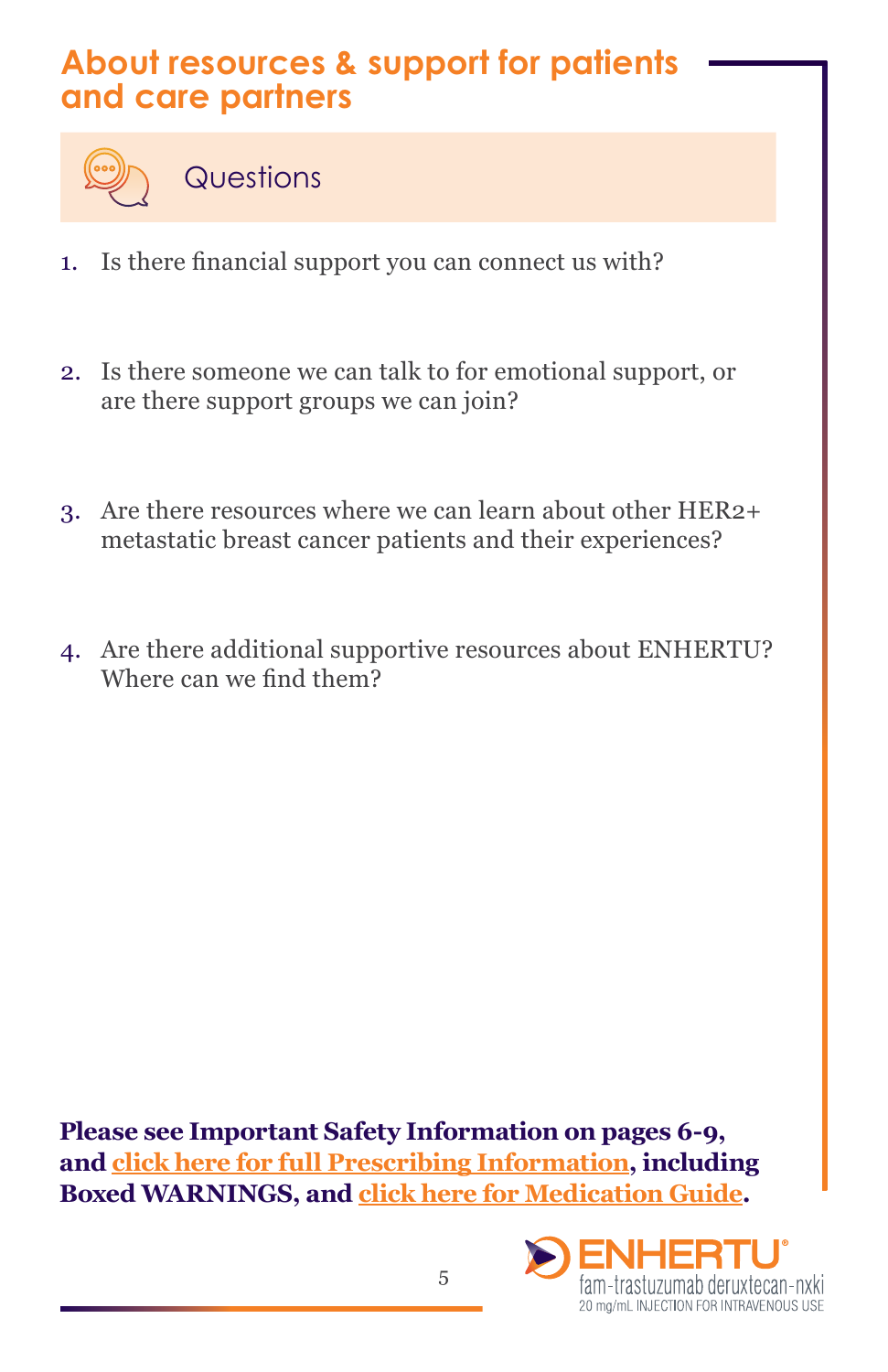## **Important Safety Information**

#### **What is the most important information I should know about ENHERTU?**

**ENHERTU can cause serious side effects, including: Lung problems that may be severe, life-threatening or** 

**that may lead to death.** If you develop lung problems your healthcare provider may treat you with corticosteroid medicines. Tell your healthcare provider right away if you get any of the following signs and symptoms:

- Cough
- Trouble breathing or shortness of breath
- Fever
- Other new or worsening breathing symptoms (e.g., chest tightness, wheezing)

**Low white blood cell count (neutropenia).** Low white blood cell counts are common with ENHERTU and can sometimes be severe. Your healthcare provider will check your white blood cell counts before starting ENHERTU and before starting each dose. Tell your healthcare provider right away if you develop any signs or symptoms of an infection or have fever or chills during treatment with ENHERTU.

**Heart problems that may affect your heart's ability to pump blood.** Your healthcare provider will check your heart function before starting treatment with ENHERTU. Tell your healthcare provider right away if you get any of the following signs and symptoms:

- New or worsening shortness of breath
- Coughing
- Feeling tired
- Swelling of your ankles or legs
- Irregular heartbeat
- Sudden weight gain
- Dizziness or feeling light-headed
- Loss of consciousness

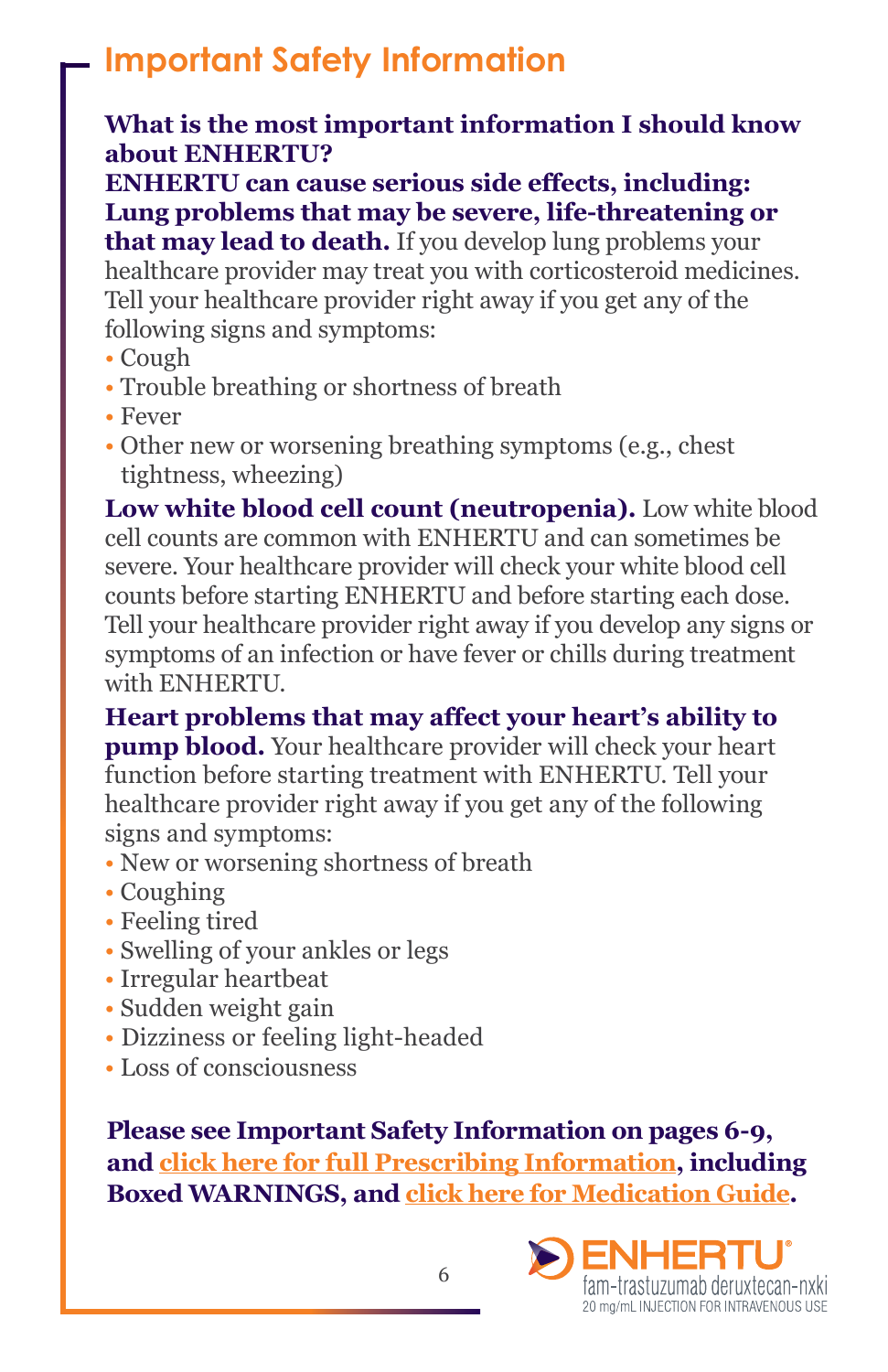**Your healthcare provider will check you for these side effects during your treatment with ENHERTU. Your healthcare provider may reduce your dose, delay treatment or completely stop treatment with ENHERTU if you have severe side effects.**

Harm to your unborn baby. Tell your healthcare provider right away if you become pregnant or think you might be pregnant during treatment with ENHERTU.

- If you are able to become pregnant, your healthcare provider should do a pregnancy test before you start treatment with ENHERTU.
- **Females** who are able to become pregnant should use effective birth control (contraception) during treatment with ENHERTU and for at least 7 months after the last dose.
- **Males** who have female partners that are able to become pregnant should use effective birth control (contraception) during treatment with ENHERTU and for at least 4 months after the last dose.

#### **Before you receive ENHERTU, tell your healthcare provider about all of your medical conditions, including if you:**

- Have lung or breathing problems.
- Have signs or symptoms of an infection.
- Have or have had any heart problems.
- Are breastfeeding or plan to breastfeed. It is not known if ENHERTU passes into your breast milk. Do not breastfeed during treatment with ENHERTU and for 7 months after the last dose.

#### **Tell your healthcare provider about all the medicines**

**you take**, including prescription and over-the-counter medicines, vitamins, and herbal supplements.

*Continued on next page.*

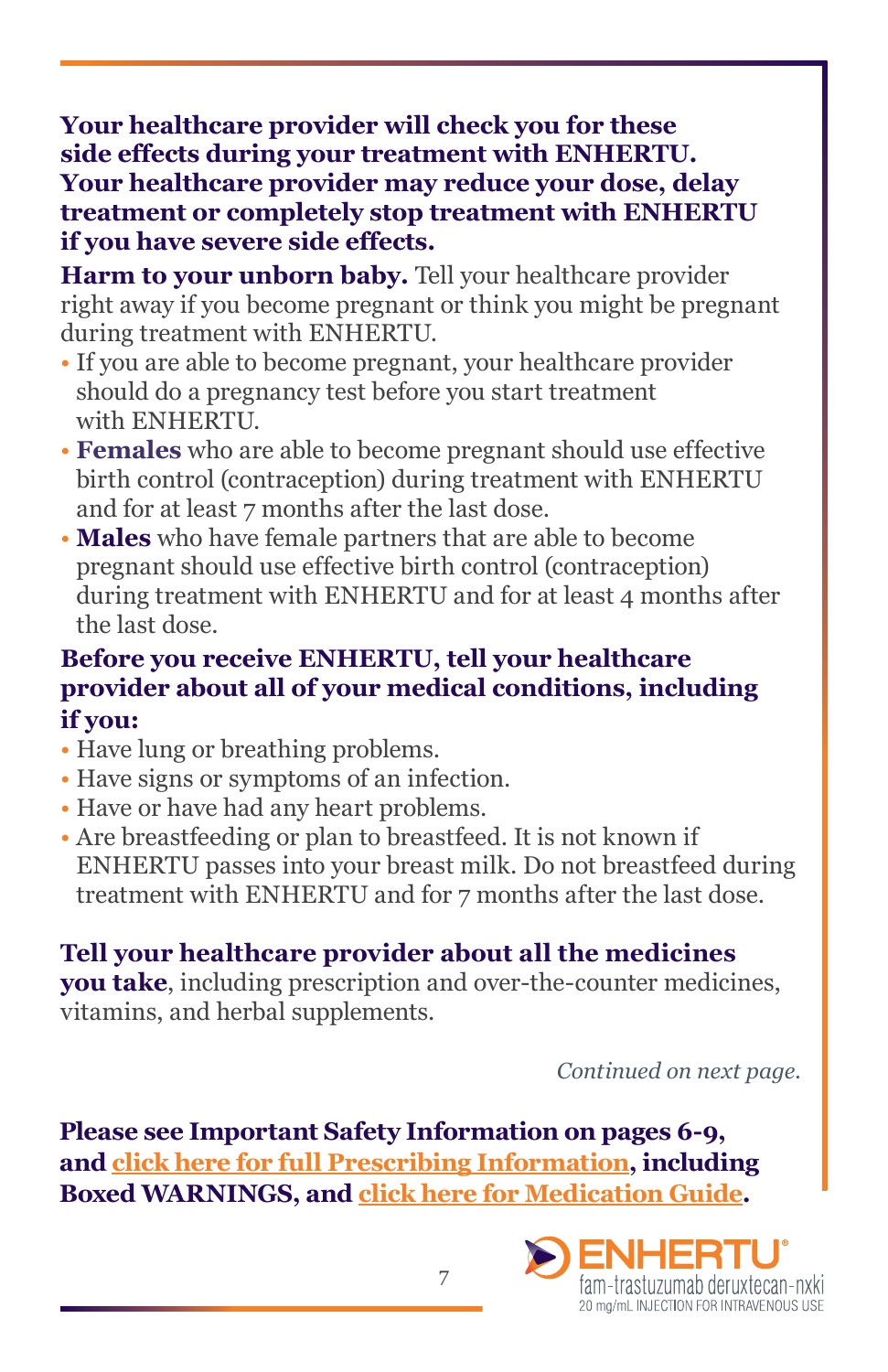# **Important Safety Information (cont'd)**

#### **How will I receive ENHERTU?**

- You will receive ENHERTU into your vein through an intravenous (IV) line by your healthcare provider.
- ENHERTU is given 1 time every three weeks (21-day treatment cycle).
- Your healthcare provider will decide how many treatments you need.
- Your healthcare provider will give medicines before your infusion to help prevent nausea and vomiting.
- Your healthcare provider may slow down or temporarily stop your infusion of ENHERTU if you have an infusion-related reaction, or permanently stop ENHERTU if you have severe infusion reactions.
- If you miss a planned dose of ENHERTU, call your healthcare provider right away to schedule an appointment. Do not wait until the next planned treatment cycle.

#### **What are the possible side effects of ENHERTU?**

**ENHERTU can cause serious side effects. See "What is the most important information I should know about ENHERTU?"**

#### **The most common side effects of ENHERTU, when used in people with breast cancer, include:**

- Nausea
- Low white blood cell counts
- Low red blood cell counts
- Increased liver function tests
- Feeling tired
- Vomiting
- Low platelet counts
- Hair loss
- Constipation
- Low levels of blood potassium
- Decreased appetite
- Diarrhea
- Pain in muscles and bones
- Infections of the respiratory tract
- Headache
- Stomach-area (abdominal) pain

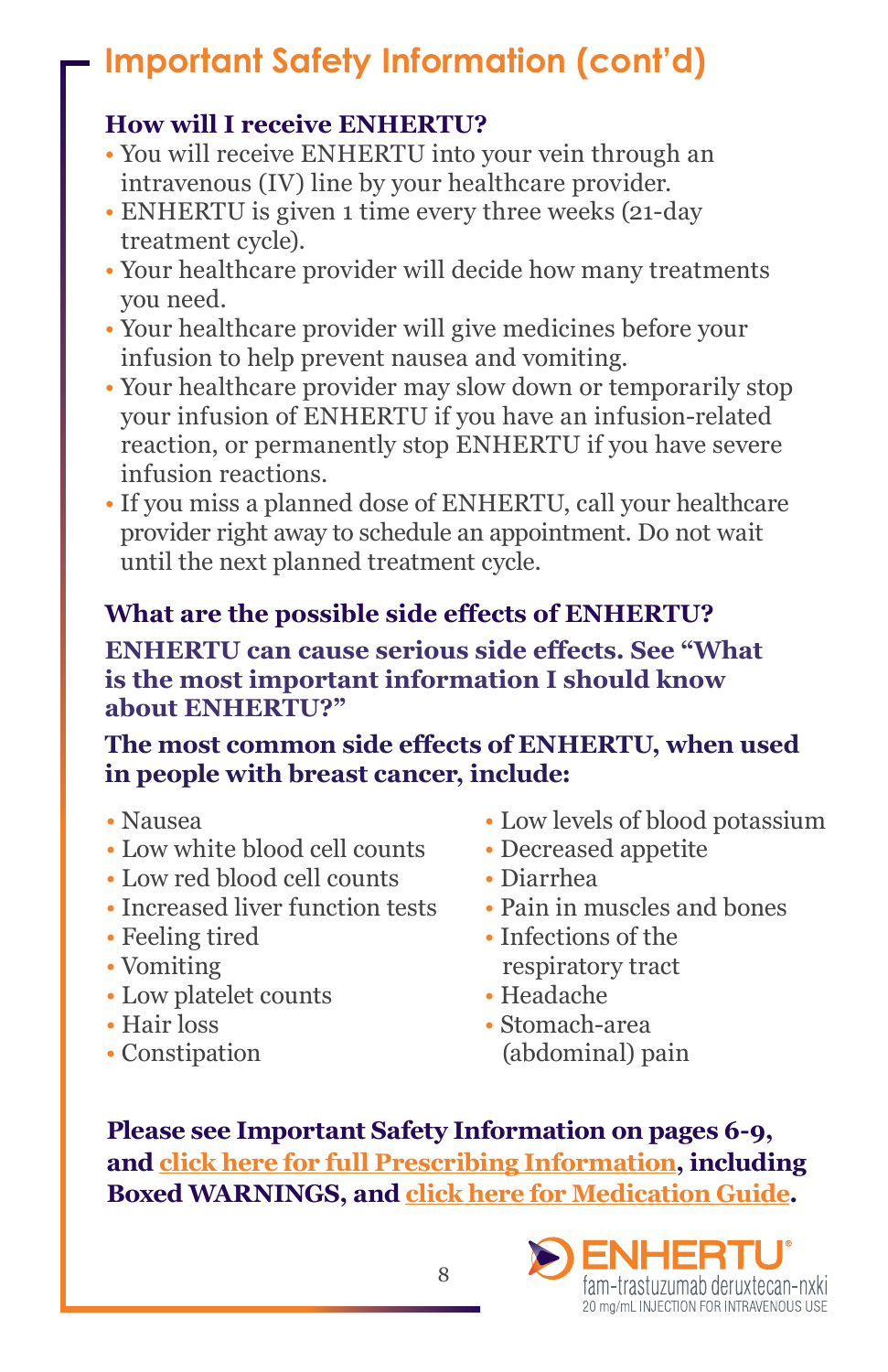ENHERTU may cause fertility problems in males, which may affect the ability to father children. Talk to your healthcare provider if you have concerns about fertility.

These are not all of the possible side effects of ENHERTU. Call your doctor for medical advice about side effects. You may report side effects to Daiichi Sankyo at 1-877-437-7763 or to FDA at 1-800-FDA-1088.

#### **What is ENHERTU?**

ENHERTU is a prescription medicine used in adults to treat human epidermal growth factor receptor 2 (HER2)-positive:

- Breast cancer that cannot be removed by surgery or that has spread to other parts of the body (metastatic), and who have received a prior anti-HER2 breast cancer treatment:
	- for metastatic disease, or
	- have breast cancer that has come back during or within 6 months of completing treatment for their early-stage breast cancer.

It is not known if ENHERTU is safe and effective in children.